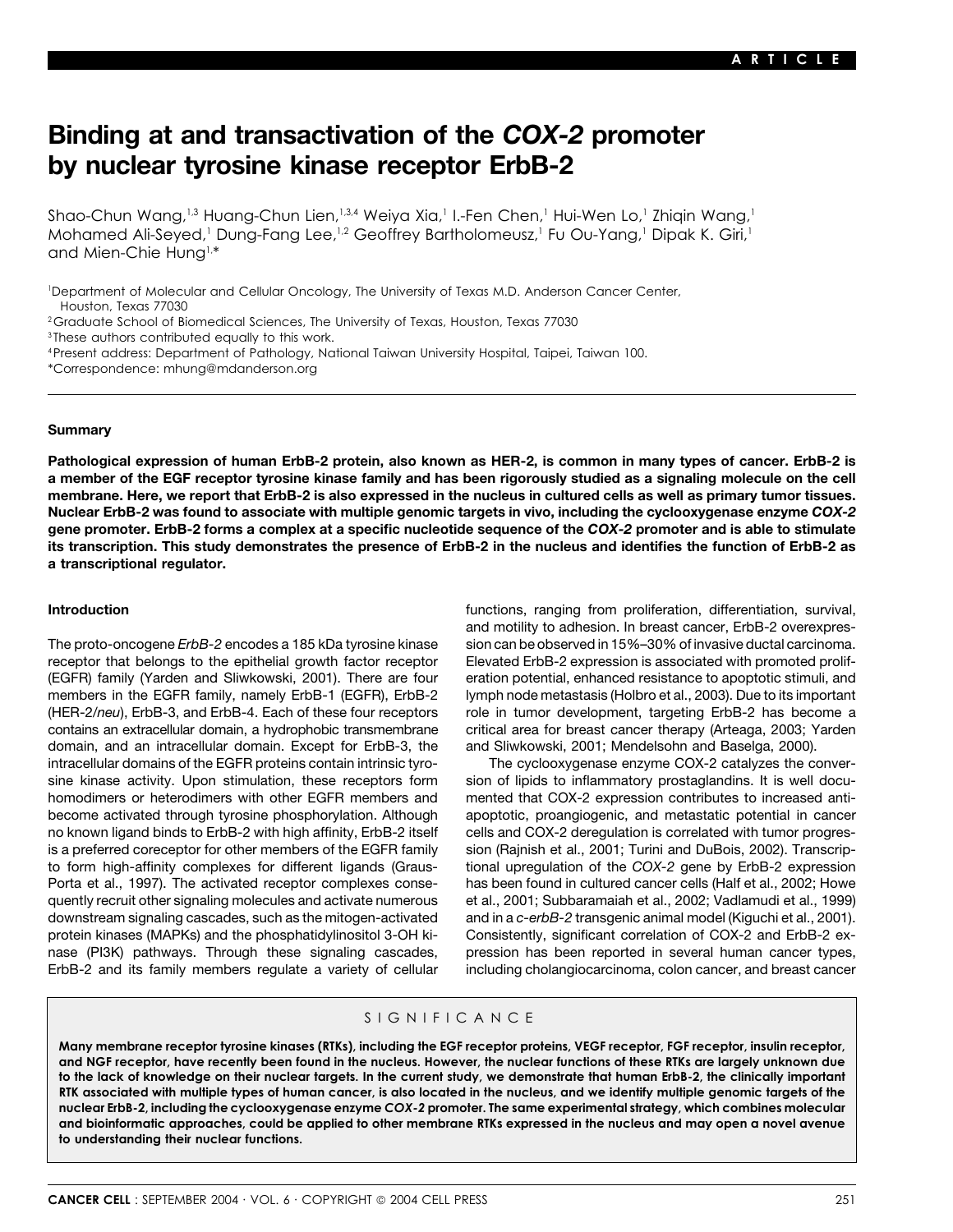(Endo et al., 2002; Howe et al., 2001; Vadlamudi et al., 1999). pressed a basal level of ErbB-2 (data not shown). Consistent Indeed, a recent large-scale clinical investigation involving 1576 with these results, ErbB-2 protein was detected in the nuclear patients with breast cancer revealed a significant correlation fraction of ErbB-2-expressing breast cancer cells by cellular between COX-2 and ErbB-2 expression in primary tumors (Risti- fractionation and immunoblot analysis (Figure 1H). It is known mäki et al., 2002). That tyrosine kinase activity of tyrosine kinase receptors is re-

ceptors such as the EGFR family proteins function as signaling of ErbB-2 in the presence of a ErbB-2-specific kinase inhibitor initiators on the cell membrane, there is accumulating evidence AG825 (Levitzki and Gazit, 1995). The result indicated that the indicating nuclear expression of growth factors and their recep- kinase inhibitor blocked nuclear expression of ErbB-2, sugtors (Carpenter, 2003; Clevenger, 2003; Keresztes and Boons- gesting that tyrosine kinase activity is required for nuclear transtra, 1999; Wells and Marti, 2002). In addition to the EGFR family location of ErbB-2 (Figure 1I). In addition to cell lines, we also proteins ErbB-1, ErbB-3, and ErbB-4 (Lin et al., 2001; Ni et al., detected nuclear ErbB-2 in multiple types of primary human 2001; Offterdinger et al., 2002; Xie and Hung, 1994), nuclear tumor tissue by immunohistochemical staining (Figure 6). Thus, translocation of other tyrosine kinase receptors, including vas- the ErbB-2 thought to be a cell surface membrane receptor cular endothelial growth factor (VEGF) receptor (Feng et al., can be detected in the nucleus by four different approaches, 1999), nerve growth factor (NGF) receptor (Rakowicz-Szulczyn- including fluorescence microscopy, electron microscopy, bioska et al., 1988), and fibroblast growth factor (FGF) receptor chemical fractionation, and immunohistochemistry in tumor tis- (Maher, 1996; Reilly and Maher, 2001), have been reported. sues (Figure 6). These results also suggest that nuclear ErbB-2 However, the potential nuclear functions of these receptors/ is an intact molecule, as it can be detected by antibodies against ligands remain elusive due to the fact that a systemic approach both N- and C-terminal epitopes of ErbB-2 protein and the size to identify their nuclear targets has not been established. To of nuclear ErbB-2 is the same as that of cytoplasmic ErbB-2. this regard, it is known that the carboxy-terminal acidic regions of EGFR and ErbB-4 contain an intrinsic transactivation function **Binding of nuclear ErbB-2 to a specific DNA** and are able to transactivate a luciferase-based report system **sequence of the** *COX-2* **promoter** (Lin et al., 2001; Ni et al., 2001). Indeed, we previously demon- To elucidate the function of nuclear ErbB-2, we explored the strated that the nuclear EGFR functions as a transcription factor potential role of ErbB-2 as a gene regulator by investigating to stimulate cyclin D1 expression (Lin et al., 2001). Like EGFR the genomic targets associated with ErbB-2 using chromatin and ErbB-4, the carboxyl terminus of ErbB-2 is also highly immunoprecipitation (ChIP). DNA fragments associated with acidic, and this feature is conserved across different species, ErbB-2 were processed, cloned, and identified by sequencing, including human, mouse, and rat (Xie and Hung, 1994). as depicted in Figure 2A. The promoter regions or introns identi-

sion and function for human ErbB-2 protein and identify important protocol, the genomic sequences of PRPK (Abe et al., 2001), genomic targets of ErbB-2 using a strategy combining chroma- *MMP-16* (Will and Hinzmann, 1995), *DDX-10* (Savitsky et al., tin immunoprecipitation, molecular cloning, and bioinformatic 1996), and *COX-2* (Jones et al., 1993) associated with ErbB-2 analysis. We demonstrate that nuclear ErbB-2 associates with were identified (Supplemental Figure S2A). We chose to analyze a specific sequence in the *COX-2* promoter and upregulates the interaction between ErbB-2 and the *COX-2* promoter in expression of the *COX-2* gene. detail because overexpression of both ErbB-2 and COX-2 has

We detected nuclear ErbB-2 in ErbB-2-expressing human breast tional start site in this gene (Figure 2B). By using primers flanking cancer cell lines using different monoclonal antibodies against the HAS, we detected association of ErbB-2 with the *COX-2* the amino (N) and the carboxyl (C) terminus of ErbB-2. In addition promoter in multiple breast cancer cell lines, including SK-BR-3, to staining of the plasma membrane and perinuclear cytoplasm, BT474 (Figure 2C), and MCF-7/HER (Figure 2D), as well as in both antibodies clearly showed punctate ErbB-2 expression in the ovarian cancer cell line SK-OV-3 (Figure 2C). In a parallel the nucleus (the nuclear green spots marked by white arrows ChIP experiment to test the specificity of chromatin association in Figures 1B and 1D–1F). To rule out the possibility that the (Figure 2D), estrogen receptor was recruited to the *pS2* pronuclear ErbB-2 was contaminated from the endoplasmic reticu- moter, a documented target of estrogen receptor (Berry et al., lum (ER), we stained cells with antibodies against the ER mark- 1989), but not the HAS of *COX-2* promoter. Conversely, ErbB-2 ers calreticulin (Figures 1C, 1E, and 1F) and calnexin (data not did not associate with the *pS2* promoter or a distant genomic shown). Whereas the perinuclear ErbB-2 mainly colocalized with sequence upstream from the *COX-2* promoter. The same ErbB-ER markers, the nuclear ErbB-2 did not (Figures 1B, 1C, 1E, 2-DNA complex could be detected using ErbB-2 antibodies and 1F). Consistantly, when ErbB-2 expression was stably re- against different epitopes (data not shown). A quantitative ChIP constituted in the MCF-7/HER cells, nuclear immunoreactivity assay using real-time PCR further validated the recruitment of of ErbB-2 was also detected (see Supplemental Figure S1 at ErbB-2 in the *COX-2* promoter (Figure 2E). Significant ErbB-2 http://www.cancercell.org/cgi/content/full/6/3/251/DC1). Con- recruitment to the *COX-2* promoter was detected in MCF-7 firming this phenomenon, nuclear expression of ErbB-2 in the stable clones expressing ectopic ErbB-2 but not the MCF-7 MCF-7/HER cells was also demonstrated by electron micros- parental cells, indicating that *COX-2* occupancy was indeed copy (Figure 1G). Using this method, only minimal nuclear ErbB-2 dependent (Figures 2F and 2G). In addition, radiolabeled ErbB-2 could be detected in the parental MCF-7 cells that ex- HAS oligonucleotide formed a specific complex with nuclear

Although it is commonly accepted that tyrosine kinase re- quired for endocytosis, so we also examined nuclear expression

In the current study, we provide evidence for nuclear expres- fied by these clones were further verified by ChIP. Using this been implicated in tumorigenesis of many human cancer types **Results** (Howe et al., 2001; Yarden and Sliwkowski, 2001). The cloned DNA fragment, which we named HER-2-associated sequence **Nuclear localization of ErbB-2 protein** (HAS), is located 1750 nucleotides upstream from the transcrip-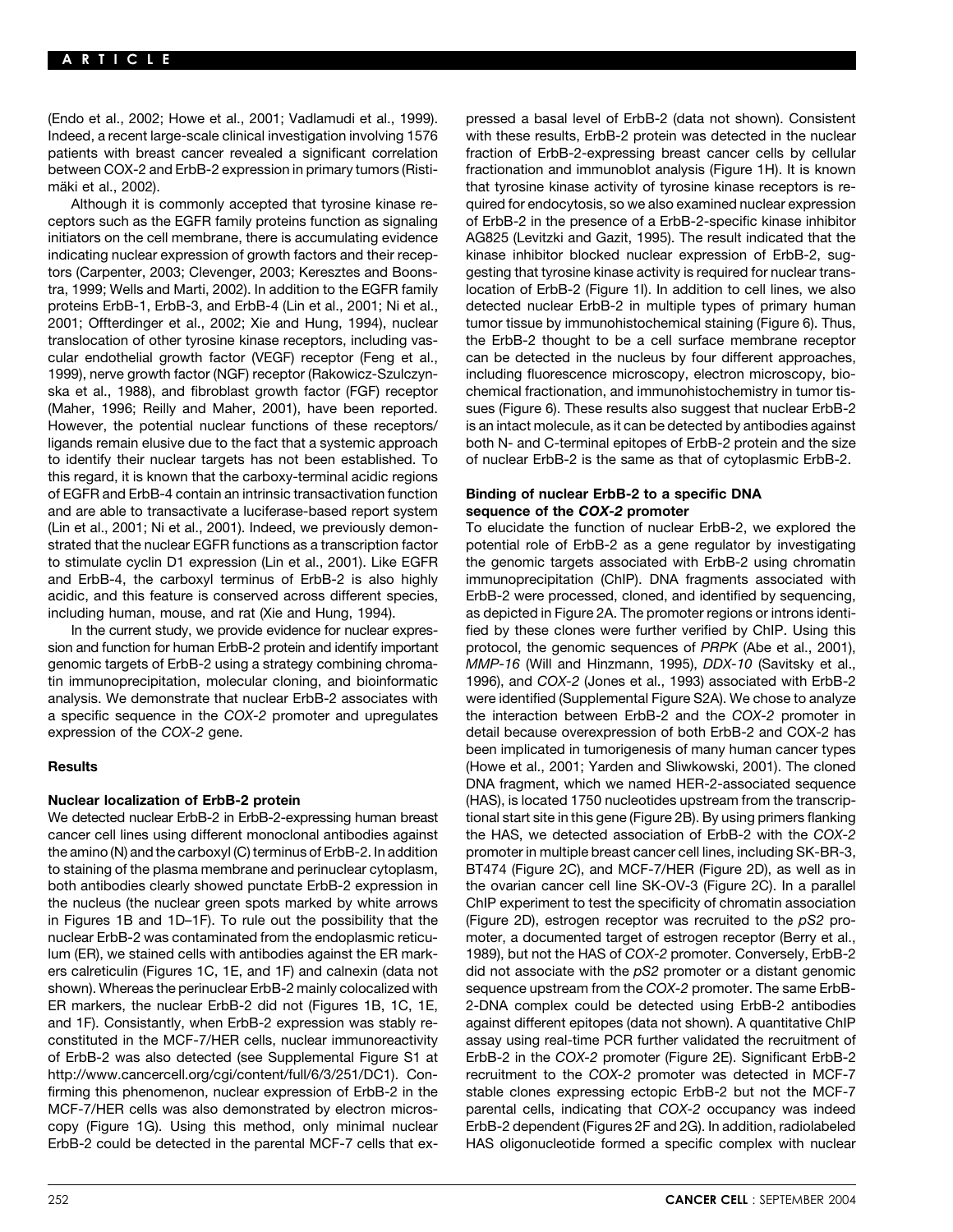

### **Figure 1.** Nuclear expression of ErbB-2 in BT474 cells

**A**–**C:** BT474 cells were stained for nucleus with DAPI (**A**, blue), ErbB-2 using antibodies recognizing the carboxyl (C) (upper row) or amino (N) terminus (lower row) (**B**, green) of ErbB-2, and calreticulin (**C**, red). See Experimental Procedures for details of the antibodies.

**D**–**F:** Image superimpositions are indicated. Authentic ErbB-2 immunoreactive nuclear spots are shown in green (examples indicated by white arrows), and the perinuclear ErbB-2 colocalized with calreticulin is shown in yellow (**E**, primarily in the perinuclear region). The staining was visualized by immunofluorescence microscopy with a deconvolution program.

**G:** Detection of nuclear ErbB-2 by transmission electron microscopy (TEM). MCF-7/HER cells were processed for immuno-EM, sectioned, and labeled using monoclonal antibody to the N terminus of ErbB-2 (upper) or mouse IgG (lower) followed by anti-mouse antibody conjugated with 15 nm gold. Scale bar equals 200 nm. Cy, cytoplasm; Nu, nucleus; NE, nuclear envelope.

H: The nuclear (Nuc) and cytoplasmic (Cyt) fractions of two cell lines (SK-BR-3 and MCF-7/HER cells) were subjected to immunoblot analysis. a-tubulin and poly(ADP-ribose) polymerase (PARP) were used as the cytoplasmic and nuclear markers, respectively.

**I:** MCF-7/HER cells were treated with the ErbB-2-specific inhibitor AG825 (80 µM) for 6 hr. Cytoplasmic (Cyt) and nuclear (Nuc) fractions were then prepared from the cells, and the expression of ErbB-2, tubulin, and PARP was analyzed by Western blotting.

scription factor AP2 or Sp1, an antibody against CD44, or normal that Herceptin treatment triggered ErbB-2 protein depletion and mouse IgG (Figure 2H). The ErbB-2 antibodies had no effect on mitigated the association between nuclear ErbB-2 and the the DNA binding activity of other transcription factors (data not *COX-2* promoter (Figure 3A). shown). These results demonstrate that nuclear ErbB-2 associ- As mentioned above (Figure 1I), the intrinsic tyrosine kinase ates with a specific genomic DNA sequence in the *COX-2* pro- activity of ErbB-2 is critical for its nuclear expression. Consismoter and that the ChIP cloning strategy can be used to identify tently, the wild-type ErbB-2 targeted the *COX-2* promoter more

which has been used in clinic to target ErbB-2-overexpressing In addition, treating cells with the ErbB-2-specific tyrosine ki-

ErbB-2, which was abolished by cold HAS or anti-ErbB-2 anti- cancers by inducing ErbB-2 internalization and subsequent degbodies but not by the consensus binding sequence of the tran- radation (Klapper et al., 2000). Consistently, our results showed

target DNA sequences for nuclear receptor tyrosine kinases. efficiently than did the kinase-deficient (kd) mutant, as demonstrated by stable transfectants established in the MCF-7 cell **Functional ErbB-2 is required for formation in the (Figure 3B).** Similar results were obtained using transient **of ErbB-2-***COX-2* **promoter complex** transfection, in which the wild-type ErbB-2 also bound DNA It is known that ErbB-2 can be downregulated by Herceptin, more efficiently than the kd mutant (Supplemental Figure S3A).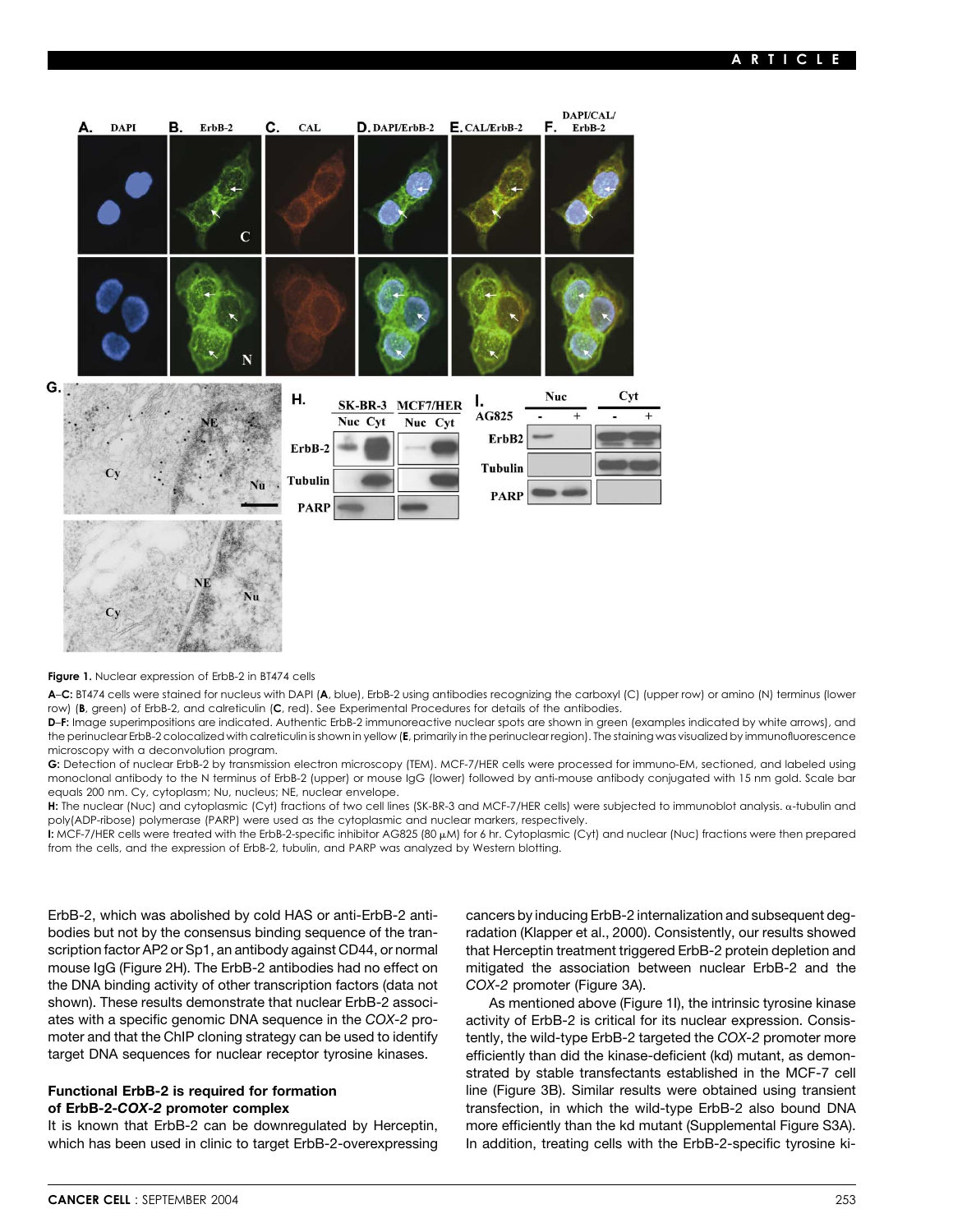

**Figure 2.** Nuclear ErbB-2 in association with the *COX-2* promoter

**A:** A simplified flow chart of the ChIP-cloning procedure. Nuclei from the fixed ErbB-2-expressing breast cancer cells BT-474 were sonicated to fragment the genomic DNA. The ErbB-2-DNA complexes were next immunoprecipitated by an anti-ErbB-2 antibody. Copurified DNA fragments were cloned and the DNA was identified by sequencing. Genomic locations of the identified DNA sequences were determined by querying the GenBank.

**B:** The sequence in the *COX-2* promoter associated with ErbB-2 (boxed sequence). The nucleotide sequence required for ErbB-2 association is in red (see Figure 4 for details). The PCR primers for ChIP analysis are shown by small arrows with the coordinates indicated.

**C:** ErbB-2-*COX-2* association was confirmed in breast (SK-BR-3, BT474) and ovarian (SK-OV-3) cancer cell lines. ChIP was performed using either monoclonal anti-ErbB-2 antibody or IgG as the negative control. The target DNA was amplified by PCR using flanking primers as diagrammed in **B**.

**D:** The *pS2* promoter and the distal upstream region of the *COX-2* promoter (Upstream) were examined by ChIP for the occupancy of ErbB-2 and estrogen receptor (ER) using anti-ErbB-2, anti-ER, or IgG antibody.

**E:** Quantitative real-time PCR was used to verify the ChIP result obtained by conventional PCR as shown in the inset.

**F:** Immunoblotting analysis was performed to verify the expression and phosphorylation of ErbB-2 in freshly established MCF-7 cell lines with (ErbB2) or without (Vector) ectopic ErbB-2 expression.

**G:** ChIP analysis using anti-ErbB-2 antibody on the same MCF-7 derivatives characterized in **F**. Either the *COX-2* promoter (COX2) or the upstream region of the *COX-2* promoter (Upstream) was tested as described in **C** and **D**. The input was also amplified using the upstream primers as a positive control (Input).

**H:** The radiolabeled HAS oligonucleotide (the boxed sequence in Figure 2B) was used as the probe for electrophoretic mobility shift assay (EMSA). Lanes 1–4, the labeled probe was incubated with no antibody (lane 1) or with antibodies against ErbB-2 (lane 2), CD44 (lane 3), or IgG (lane 4). Lanes 5–8, competition assay using the cold oligonucleotides as indicated. Lanes 9–11, the binding reactions containing nuclear extracts and the labeled probe was challenged by adding different antibodies. The arrow indicates the ErbB-2/oligonucleotide complex. The stars indicate the disappeared ErbB-2-oligonucleotide complex competed by the cold HAS or the ErbB-2 antibodies. Relative intensities (ratio) of the indicated bands were shown at the bottom of the gel. NE, nuclear lysate.

ErbB-2 (Figure 1I), consistently inhibited the association be- sults together indicate that formation of the ErbB-2-*COX-2* protween ErbB-2 and the target *COX-2* promoter (Supplemental moter complex depends on ErbB-2 expression and requires Figure S3B). Thus, suppressing the tyrosine kinase activity of tyrosine kinase activity of ErbB-2.

nase inhibitor AG825, which prevented nuclear translocation of ErbB-2 inhibited its binding to the *COX-2* promoter. These re-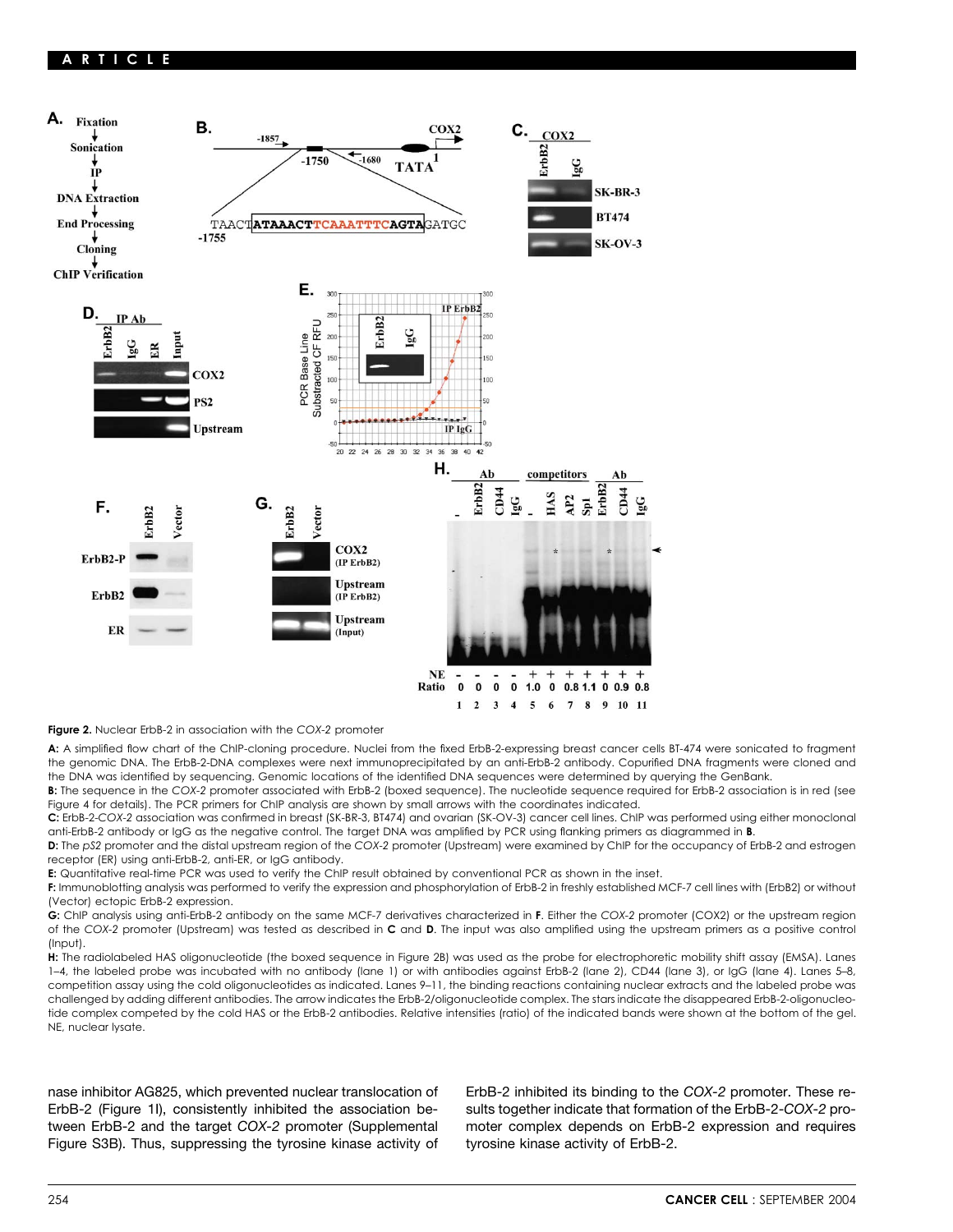

**Figure 3.** Formation of the ErbB2-*COX2* promoter complex required functional, kinase-competent ErbB-2 protein

**A:** The MCF-7 stable cell line expressing wild-type ErbB-2 was treated with or without Herceptin (20 µg/ml) for 84 hr, then processed for ChIP and Western blot analysis using ErbB-2 antibody. Tubulin expression is shown as loading control.

**B:** Left, MCF-7 cell stable clones of wild-type ErbB-2 (wt), the kinase-deficient mutant of ErbB-2 (kd), or the vector (Vec) were tested for the occupancy of ErbB-2 on the *COX-2* promoter by ChIP using ErbB-2 antibody; Right, immunoblot analysis for phosphorylated (ErbB2-P) and the total expression of ErbB-2 (ErbB2) and estrogen receptor (ER), which was used as an internal control.

# **Transactivation of the** *COX-2* **promoter by ErbB-2** ErbB-2-mediated *COX-2* transactivation, *COX-2* full-length pro-

end, we found that the C-terminal domain (CD) of ErbB-2 con- gene expression from the wild-type than the HAS-mutated fulltained an intrinsic transactivation activity, as the Gal4-CD fusion length promoter (Figure 5A). Thus, the HAS on the COX-2 pro-ErbB-2 in vivo, a 200 bp region containing the HAS was sub- modulated through the traditional signal transduction pathways. cloned to control a luciferase reporter system. ErbB-2 cotrans- To avoid the interference from the rest of the promoter seactivity (Figure 4B). We reasoned that, if the HAS mediates the corresponding mutant in the identified core sequence were ErbB-2-dependent gene activation, abolishing the ErbB-2-HAS subcloned into a plasmid to control a luciferase reporter. Cointeraction should therefore inhibit the activation. To test this transfection of the ErbB-2-expressing plasmid induced the re-ErbB-2 depends on specific nucleotide residues on the HAS. (Figure 5B). On the other hand, the HAS-mediated reporter activused to compete with the wild-type HAS in EMSA assays. The complex with the *COX-2* promoter in the nucleus and transactimutants lost their competitive activity, which would suggest vated the *COX-2* gene promoter. Consistently, ectopic expresflanking regions B and D (Figure 4C; Table 1). A more detailed also identified by ChIP cloning (Supplemental Figure S2A), demwas required for ErbB-2 association. Mutations within this re-<br>
ErbB-2-associating DNA motif was mutated, in a kinase activityoligonucleotide, which contains the TCAAATTTC sequence nucleus. flanked by randomly chosen sequences (Table 1), formed a specific complex with the nuclear ErbB-2 (Figure 4E). Formation **Correlation of COX-2 expression with nuclear** of this complex was blocked by competition with the cold HAS, **ErbB-2 and ErbB-2-***COX-2* **promoter** the core oligonucleotide or anti-ErbB-2 antibodies, but not the **complex in human tumor tissues** AP2 binding sequence or the anti-CD44 control antibody. Con- To explore the physiological function of ErbB-2 in the nuclei of sistently, biotinylated wild-type, but not the mutant, HAS oligo- human breast tumor cells, a cohort of 30 archived primary breast nucleotide was able to associate with ErbB-2 protein in an oligo- cancer tissues were stained by immunohistochemistry for ErbB-2 nucleotide pull-down assay (Figure 4F). <br>and COX-2 expression (Figure 6A; Supplemental Figure S4A).

**through HAS DNA sequence moter containing the wild-type or the corresponding mutated** To further investigate functionality of nuclear ErbB-2, we tested sequence at the HAS was cotransfected with ErbB-2 into MCF-7 whether ErbB-2 associated with transactivation activity. To this cells. Expression of ErbB-2 was able to induce higher reporter protein induced a dramatic activation function toward a reporter moter plays a significant role in responding to the nuclear ErbB-2 gene under the control of a Gal4 binding sequence in the pro- transactivation function. However, the full-length promoter also moter (Figure 4A). To assess the transactivation potential of contains other transcription factor binding elements that can be fection with the HAS-luciferase receptor induced the reporter quence, the trimeric repeats of either the wild-type HAS or hypothesis, we first determined whether the recruitment of porter activity driven by the wild-type, but not the mutant, HAS The nucleotides of the HAS were mutated in series by transver- ity responded only to the wild-type ErbB-2 but not to the mutant sion-transition (A to C or T to G, for example) in 5-base windows. ErbB-2, which can not translocate to the nucleus (Supplemental The resultant double-strand mutant oligonucleotides were then Figure S2C). Thus, these results show that ErbB-2 formed a that the mutated sequences are critical for ErbB-2 association. sion of ErbB-2 enhanced the mRNA and protein expression Thus, we identified a subsequence critical for ErbB-2 associa- from the endogenous *COX-2* gene (Figure 5C). In addition to tion, with region C being the most important, followed by the *COX-2*, functional verification of the *PRPK* promoter, which was permutation analysis in regions B and D demonstrated that the onstrated that ErbB-2 was able to transactivate the full-length TCAAATTTC sequence (residues marked in red in Figure 2B) wild-type promoter, but not the mutant promoter in which the gion of the HAS abolished competivity of the oligonucleotides dependent manner (Supplemental Figure S2B). This observation (Figure 4D). Further analysis by EMSA showed that the "core" further supports the role of ErbB-2 as a transactivator in the

To test whether the identified core sequence is critical for ErbB-2 nuclear expression closely correlated with total ErbB-2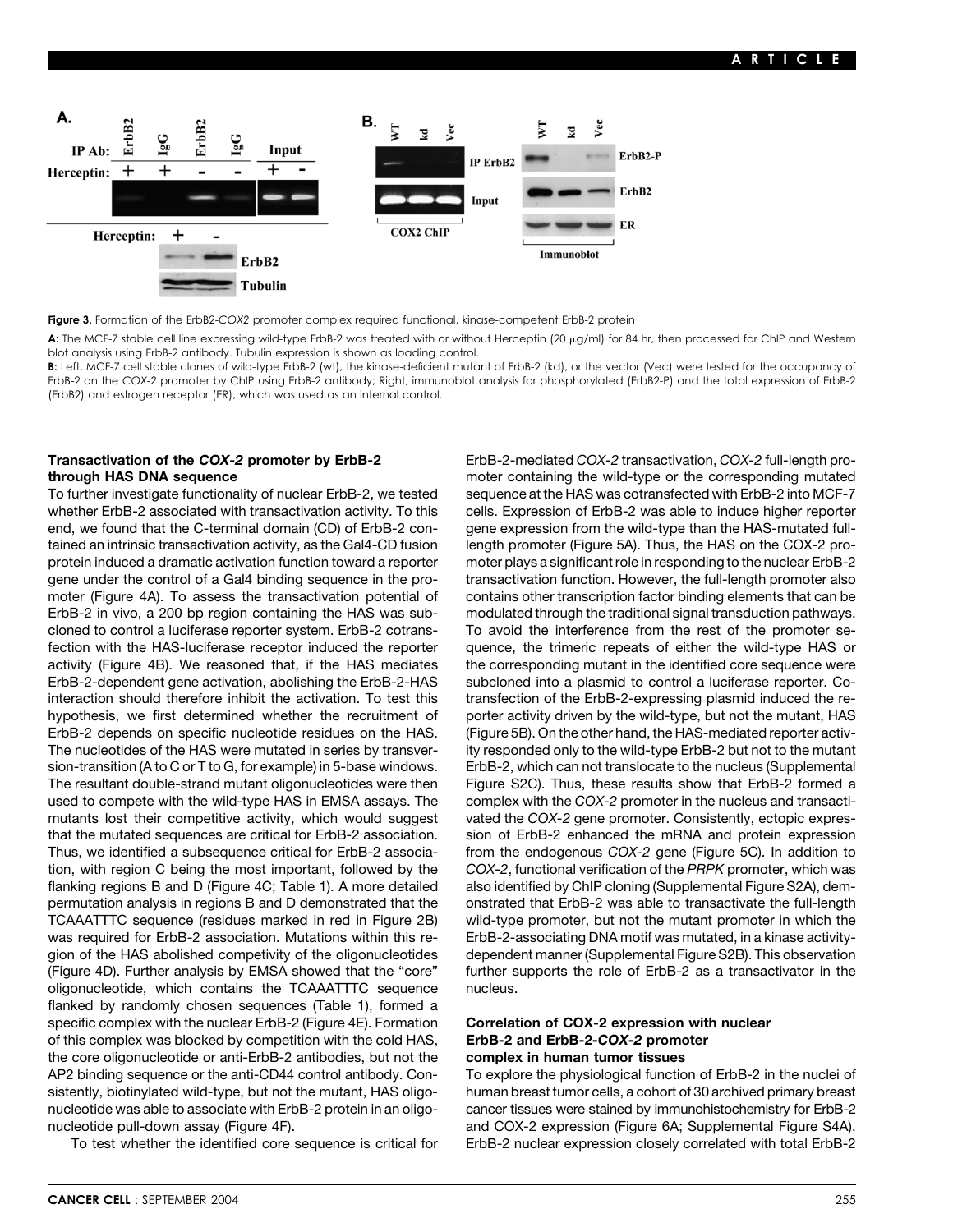

**Figure 4.** The ErbB2-*COX2* complex was associated with transactivation

**A:** NIH3T3 cells were cotransfected with 1.8 µg of the indicated Gal4 fusion constructs and 0.2 µg of the Gal4-luciferase reporter plasmid. The fold induction of luciferase activity compared with that produced by Gal4 alone was plotted. CD, C-terminal domain (filled box); KD, kinase domain (hatched box).

B: Reporter construct of the 200-bp region (COX200) surrounding the HAS was cotransfected into NIH3T3 cells with an ErbB-2-expressing plasmid (ErbB-2) or the control vector (pcDNA3). After incubation, cells were collected and luciferase activity was measured.

**C:** The radiolabeled wild-type HAS probe was incubated in the absence (lane 1) or presence (lanes 2–9) of nuclear lysate, and the resulting ErbB-2-HAS complex (indicated by an arrow) was challenged with cold HAS (lane 3), mutant oligonucleotides (A)–(D) (lanes 4–7), or control oligonucleotides containing AP2 (lane 8) or Sp1 (lane 9) binding motif sequence. Relative intensities (ratio) of the indicated bands were shown at the bottom of the gel. NE, nuclear extract. The sequences of mutant oligonucleotides are listed in Table 1.

**D:** An EMSA was performed as described in **C**. Unlabeled wild-type HAS (lane 2) or the indicated mutant oligonucleotides (lanes 3–12) were used to compete against the radiolabeled ErbB-2-HAS complex (indicated by an arrow). Relative intensities (ratio) of the indicated bands were shown at the bottom of the gel.

**E:** The radiolabeled ErbB-2-core complex (lane 2, indicated by an arrow) was challenged with the cold "core" (lane 3), HAS (lane 4), or AP2 (lane 5) oligonucleotides. Antibodies against ErbB-2 (lanes 6 and 8) or CD44 (lanes 7 and 9) were used to confirm the specific involvement of ErbB-2 in the protein-DNA complexes. The antibodies were incubated with the binding mixture either at room temperature (lanes 6 and 7) or on ice (lanes 8 and 9), and similar results were obtained. Relative intensities (ratio) of the indicated bands were shown at the bottom of the gel. NE, nuclear extract.

**F:** The "core" sequence of the HAS is required for association with ErbB-2 protein. Cellular proteins isolated from MCF-7 and MCF-7/HER cells were precipitated by biotinylated double-stranded wild-type HAS oligonucleotide or the mutant oligonucleotide in which the core TCAAATTTC motif was mutated. The resulted protein-DNA complexes were then pulled down by streptavidin-agarose beads, and the ErbB-2 protein associated with the oligonucleotide was eluted and detected using immunoblot analysis.

ciated with COX-2 expression (Pearson correlation coefficient control. These results demonstrate ErbB-2 nuclear expression  $r = 0.399$ ,  $p = 0.029$ ), nuclear expression of ErbB-2 was more and that the *COX-2* gene is a target of the nuclear ErbB-2 in significantly correlated with COX-2 expression (Pearson correla- human primary breast tumors. In addition to breast cancer, tion coefficient  $r = 0.582$ ,  $p = 0.001$ ). The status of total and nuclear expression of ErbB-2 was also detected in other cancer nuclear ErbB-2 expression as well as COX-2 expression in the types, including small bowel, esophagus, and kidney, sugtumor tissues is summarized in Supplemental Figure S4B. To gesting that nuclear ErbB-2 may be a general phenomenon in test whether ErbB-2 can be recruited to the *COX-2* promoter multiple cancer types (Figure 6C). To further address whether in primary tumor tissues, a cohort of fresh surgically excised the enhanced COX-2 expression by ErbB-2 is required for ErbBtumors from different breast cancer patients were processed 2-mediated malignancy, we compared the effect of COX-2 inhifor ChIP analysis. As demonstrated by the representative result bition on the invasion activity between MCF-7 and its ErbB-2 shown in Figure 6B, association of ErbB-2 with the *COX-2* pro- transfectants. As mentioned earlier, the ErbB-2 transfectant ex-

expression ( $p = 0.008$ ). While total ErbB-2 expression was asso-<br>other ErbB-2-negative tumor, which was included as a negative moter was detected in a ErbB-2-positive tumor but not in an- pressed higher level of COX-2 than the MCF-7 parental cells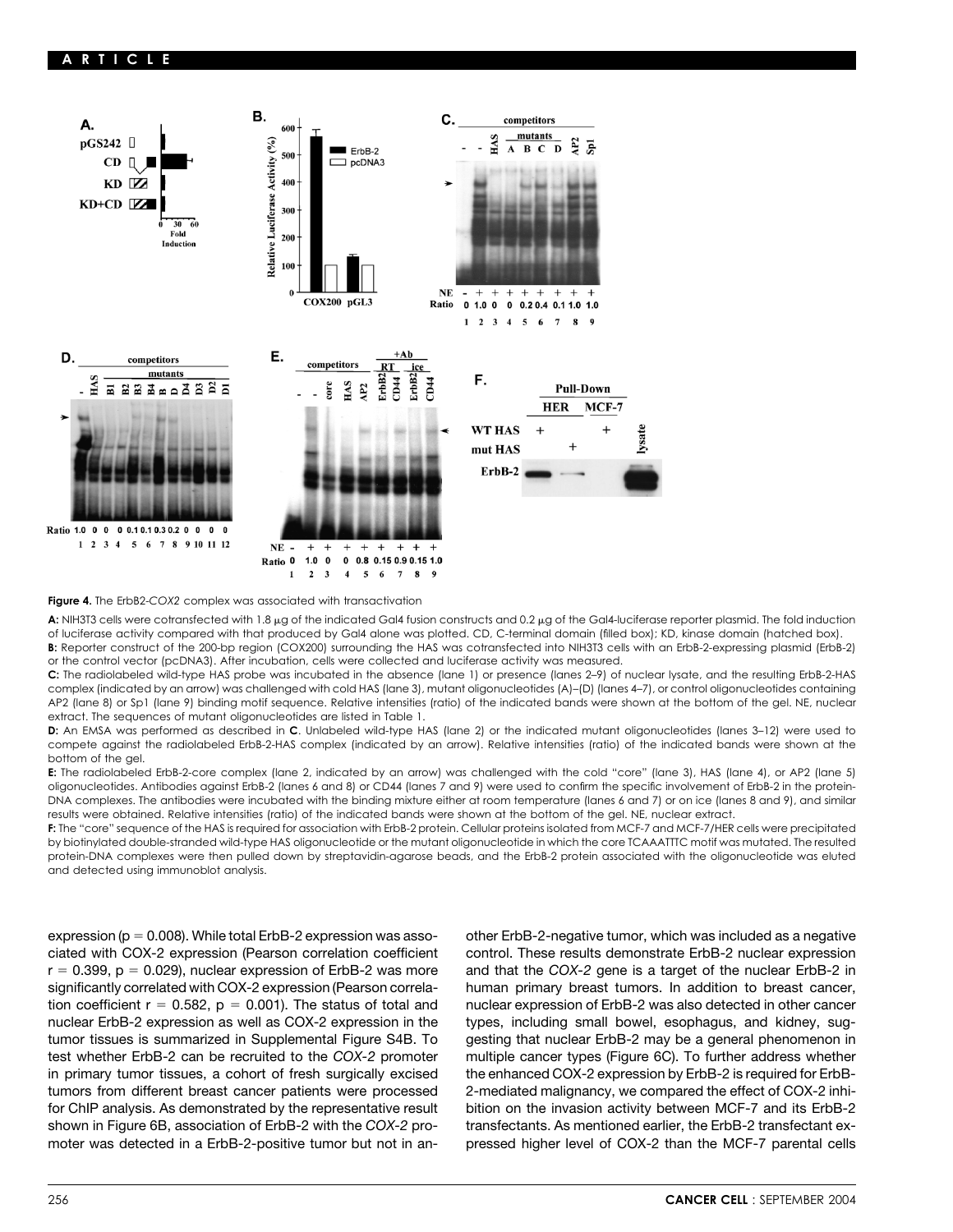**Table 1.** Sequences of the oligonucleotides used in the EMSA experiments

| Oligonucleotides      | Nucleotide sequences        | Competitiveness <sup>a</sup> |  |
|-----------------------|-----------------------------|------------------------------|--|
| <b>HAS</b>            | aactATAAACTTCAAATTTCAGTAgat |                              |  |
| <b>Mutant A</b>       | aactCGCCCCTTCAAATTTCAGTAgat |                              |  |
| Mutant B              | aactATAAAAGGACAATTTCAGTAgat |                              |  |
| Mutant C              | aactATAAACTTCACCGGGCAGTAgat |                              |  |
| Mutant D              | aactATAAACTTCAAATTTACTGCgat |                              |  |
| Mutant B1             | aactATAAAATTCAAATTTCAGTAgat |                              |  |
| Mutant B2             | aactATAAAAGTCAAATTTCAGTAgat |                              |  |
| Mutant B3             | aactATAAAAGGCAAATTTCAGTAgat |                              |  |
| Mutant B4             | aactATAAAAGGAAAATTTCAGTAgat |                              |  |
| Mutant D1             | aactATAAACTTCAAATTTCAGTCgat |                              |  |
| Mutant D <sub>2</sub> | aactATAAACTTCAAATTTCAGGCgat |                              |  |
| Mutant D3             | aactATAAACTTCAAATTTCATGCgat |                              |  |
| Mutant D4             | aactATAAACTTCAAATTTCCTGCgat |                              |  |
| core                  | gectgeegagTTCAAATTTCAccegat |                              |  |

The corresponding *COX-2* promoter sequence complexed with ErbB-2 (as the sequence boxed in Figure 2B) is in capital letters. The mutated nucleotides are underlined. The identified essential residues for ErbB-2 complex formation are in italics.

aThe compatibility was defined empirically by the EMSA competition assay as shown in Figures 4C–4E, in which the particular cold oligonucleotide was scored "+" if it was able to diminish the ErbB-2-HAS complex. Thus, the mutants B2/B3 and D/D4 defined, respectively, the 5' and 3' boundaries of the HAS sequence required for ErbB-2-HAS complex formation.

(Figure 5C). Treatment by two classic COX-2-specific inhibitors **Discussion** in clinic, celecoxib (Celebrex) and rofecoxib (Vioxx) (Flower, 2003), preferentially suppressed the invasion activity of the Nuclear expression of other human EGFR family proteins, ErbB-2-expressing cells (Figure 6D). The decreased invasion of namely ErbB-1 (Lin et al., 2001), ErbB-3 (Offterdinger et al., the ErbB-2-expressing cells was not due to preferential cell 2002), and ErbB-4 (Ni et al., 2001), was reported recently. The growth inhibition of the ErbB-2-expressing cells, as the inhibi- identification of the ErbB-2 protein in the nucleus as described tors had similar effect on both cell lines (Supplemental Figure in this report makes nuclear expression a phenomenon common S5). Similar results were observed when the breast cancer cell to all EGFR family members. However, the EGFR family proteins line MDA-MB-435 and its ErbB-2 transfectant were tested (data appear to adopt different mechanisms for nuclear translocation. not shown). Thus, these results indicate that the ErbB-2-induced Although EGFR and ErbB-3 translocate to the nucleus in full





**B:** A luctierase reporter controlled by the wild-type (wi) or mutant (wu) does not directly interact with genomic DNA. Rather, they may<br>HAS as trimeric repeat was cotransfected into MCF-7 cells with an ErbB-2-<br>expressing

reaction; WB, Western blotting; n.s., nonspecific bands. The same cell lines sequences associated with nuclear EGFR (Lin et al., 2001). In were also used in a functional assay as described in Figure 6D. **addition, it is worth mentioning that the association of EGFR** 

COX-2 expression is critical for its malignancy. length, ErbB-4 is first processed by membrane proteinases and the resulting intracellular fragment is then transported to the nucleus. In the case of ErbB-2, like EGFR and ErbB-3, the membrane form of the protein seems to be identical to its nuclear form, as judged by the different antibodies against epitopes at the amino- and carboxy-terminal regions in immunostaining, as well as the Western blot analysis that shows that the nuclear ErbB-2 migrates at the same position as does the total ErbB-2 (Figure 1; Supplemental Figure S1). These results indicate that ErbB-2 translocates to the nucleus in its full-length form. However, the possibility that the same receptor may use different mechanisms for nuclear translocation under different conditions should not be excluded.

By using an approach combining molecular cloning and bioinformatic analysis, we demonstrate that the nuclear ErbB-2 targets several gene promoters, including the *COX-2* gene promoter, to mediate gene expression. The interaction between **Figure 5.** ErbB-2 transactivated the COX-2 promoter through the HAS motif A: Full-length COX-2 promoter containing the wild-type (wt) or mutated<br>A: Full-length COX-2 promoter containing the wild-type (wt) or mutated<br>(mut) HAS was cotransfected with ErbB-2 cDNA or the vector control ErbB-2 nuclea (pcDNA3) into MCF-7 cells, and the relative luciferase reporter activity was known structural signatures required for DNA association, it is measured.<br>**B:** A luciferase reporter controlled by the wild-type (wt) or mutant (Mut) and as not directly interact with genomic DNA. Bather, they may was determined. **it has been shown previously that Schwannoma-derived growth** it has been shown previously that Schwannoma-derived growth C: RNA and protein expression of the COX-2 gene was determined for the factor (SDGF), a rodent ligand for EGFR, can directly bind to freshly established stable clone of the MCF-7 cells expressing ErbB-2 (HER) <br>or the vecto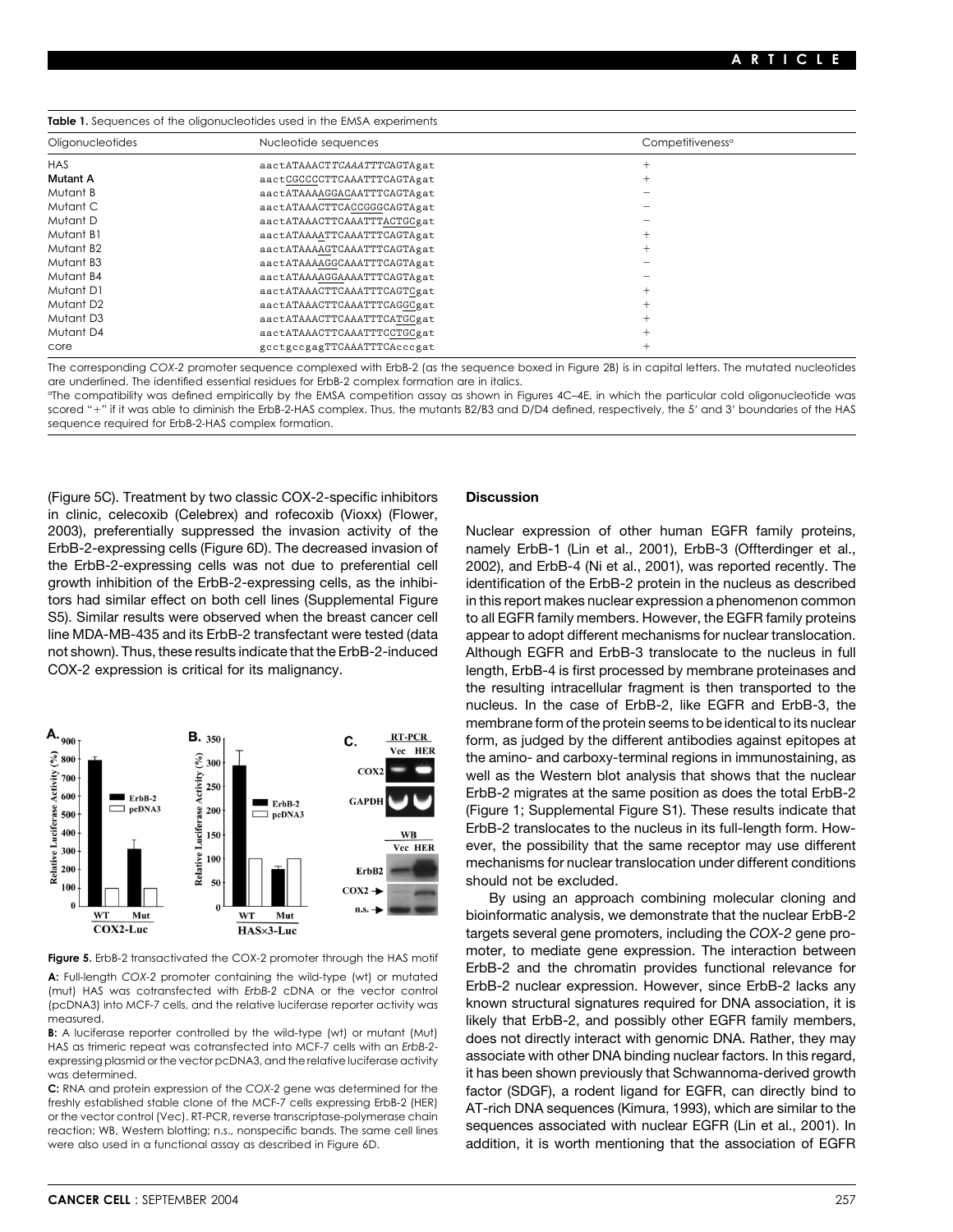

Figure 6. ErbB-2 associated with COX-2 expression in primary human breast tumors

**A:** 30 archived primary breast cancer tissues were analyzed by immunohistochemistry staining using antibodies against ErbB-2 and COX-2 as described in the Experimental Procedures. In addition to membrane-cytoplasm localization, ErbB-2 expression was also observed in the nucleus in certain areas (examples indicated by arrows). Statistic analysis confirmed that the nuclear expression of ErbB-2 is significantly correlated with COX-2 expression in the neighboring tumor tissue sections (see text).

**B:** ChIP analysis was done for fresh surgically excised tumor samples from breast cancer patients. The DNA-protein complex was pulled down by an anti-ErbB-2 monoclonal antibody (Ab-5, Oncogene) or IgG, and the resulting DNA was PCR amplified by the primers on the *COX-2* promoter as described in Figure 2. Representative results are shown.

**C:** Tissue sections derived from different tumor types, including small bowel, breast, esophagus, kidney, and oral tumors were stained with anti-ErbB-2 antibody as described in the Experimental Procedures. White arrows indicate examples of nuclear ErbB-2 expression. Bottom: the oral cancer tissue, although it expressed high level of ErbB-2 in the cytoplasm, had a lack of nuclear ErbB-2 expression. Another breast cancer tumor tissue was also shown at the bottom as an ErbB-2-negative example.

**D:** COX-2 inhibition suppressed invasion activity in ErbB2-expressing breast cancer cells. The enhanced invasion activity of ErbB-2-expressing cancer cells (HER) was blocked by specific COX-2 inhibitor, celecoxib (50 µM) and rofecoxib (100 µM), when compared with the parental cells (MCF-7). The invasion chambers were incubated for 45 hr and the filter was fixed and then stained with DAPI. The number of invaded cells was determined by counting multiple  $\alpha$ reas ( $>$ 3) under a fluorescence microscope at 100 $\times$  amplification power.

et al., 2003). One can therefore envision that the tyrosine kinase (Howe et al., 2001; Turini and DuBois, 2002). In breast cancer, tion. In line with this prospect, nuclear ErbB-2 forms punctate ErbB-2 expression (Ristimäki et al., 2002; Subbaramaiah et al., subnuclear structure, which partially overlaps with the promy- 2002), and the current study described here provides an unexelocytic leukaemia (PML) protein (Supplemental Figure S6). pected mechanism in which the nuclear ErbB-2 protein activates PML, either in the form of matrix-associated discrete nuclear the *COX-2* promoter in breast cancer tissues as well as in culspeckles or in the form of soluble nonmatrix distribution, has tured cancer cells. Besides the tumor types mentioned above, been linked to a wide range of nuclear functions including tran- we analyzed a gastric cancer cDNA microarray data set deposscriptional regulation (Zhong et al., 2000). Whether and how the ited online by others and found that significant correlation benuclear tyrosine kinase receptors are functionally involved in tween *ErbB-2* and *COX-2* expression can also be extended to chromatic modulating and gene regulation becomes a funda- gastric cancer (Supplemental Figure S7; Chen et al., 2003). mental biological question which should be further explored. Interestingly, the analysis showed that the *ErbB-2*-*COX-2* corre-

tributors in tumor development. Increased expression of COX-2 suggesting that the interaction between the ErbB-2 and COX-2 potential (Gately, 2000; Takahashi et al., 1999; Tsujii et al., 1997). ErbB-2 preferentially occurs in metastatic tumor tissues in gas-

with a histone 3 isoform has been reported recently (Blagoev an important issue in cancer chemoprevention and therapy receptors in the nucleus may have a more global genomic func- high level of COX-2 expression has a tight correlation with The cyclooxygenase enzyme COX-2 is one of the major con- lation becomes more significant in metastatic tumor tissues, occurs in multiple cells within the tumor microenvironment and pathways is correlated with the advance of tumor development has an impact on angiogenesis, invasiveness, and antiapoptotic in certain cancer types. It remains to be tested whether nuclear Hence, targeting COX-2 activity and expression is becoming tric and other types of cancer. In addition to *COX-2*, several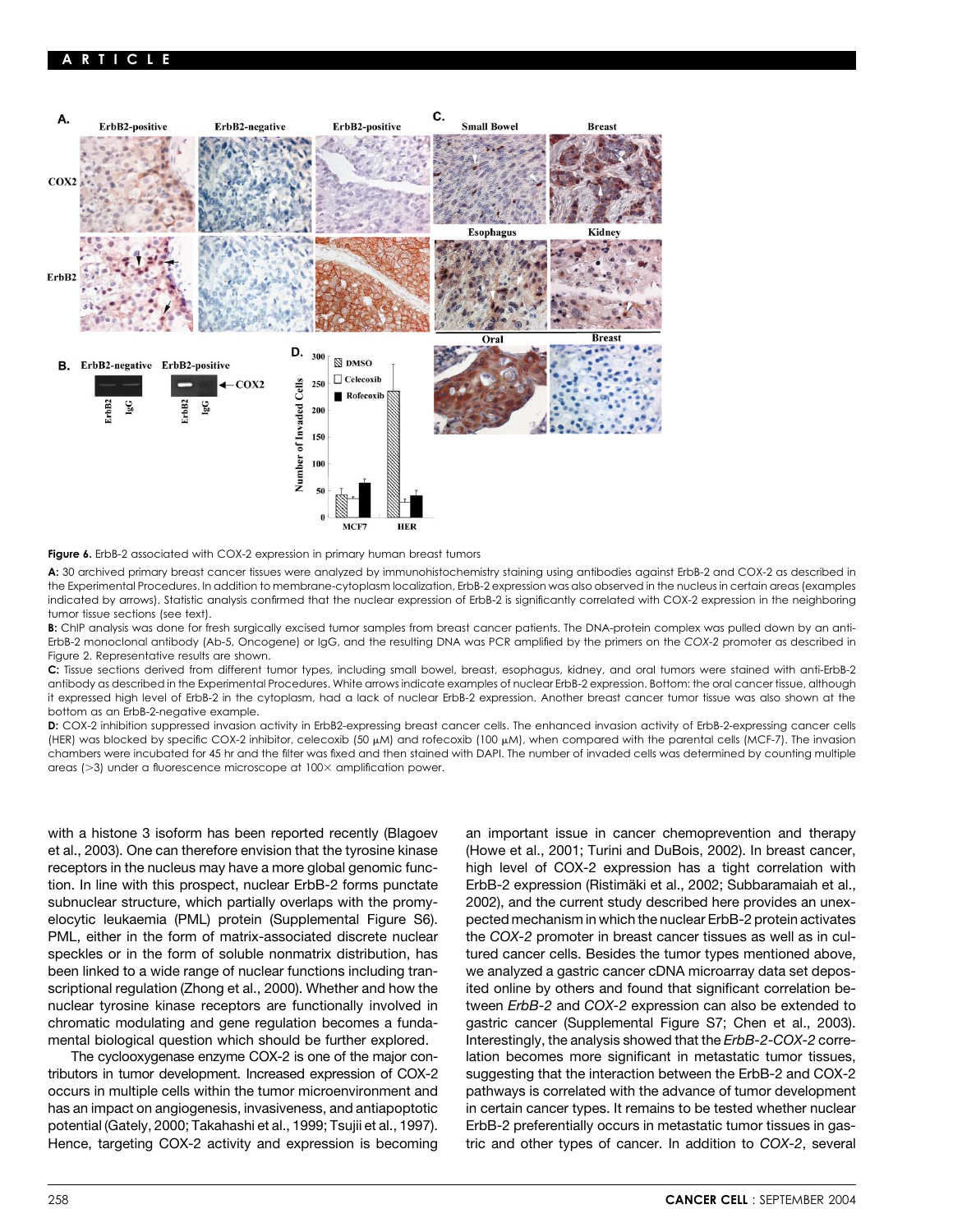different promoter sequences with clustered HAS-like motifs **Immunofluorescence** were identified by searching a promoter database using a HAS-<br>derived DNA seguange metrix. Among these patential FrbB 3 and ized with 0.1% Tween-20 for 15 min, and then immunostained with primary derived DNA sequence matrix. Among these potential ErbB-2<br>targets, two genes, namely the Fanconi anemia complementa-<br>the primary antibodies used were Ab-3 (Oncogene; targeting the carboxy*tion group C* (*FANCC*) gene and the nuclear receptor *NR4A3* terminal region) and Ab-5 (Oncogene; targeting the extracellular region). gene, were verified by ChIP analysis (Supplemental Figure S8A). After three washes with PBS, the FITC-conjugated secondary antibody was ErbB-2 expression resulted in transactivation of the *FANCC* then applied for 45 min at room temperature. The nucleus was stained with<br>Dependent (Supplemental Figure S8B) The FANCC protein is DAPI (fluorescence) or TOPRO 3 promoter (Supplemental Figure S8B). The FANCC protein is<br>critically involved in the repair of DNA damage generated from<br>oxidative stress, and expression of FANCC prevents apoptosis<br>was performed by a Zeiss CLM510 laser mic (Ahmad et al., 2002; Pagano and Youssoufian, 2003). Thus, when combined with appropriate bioinformatic programs and **Chromatin immunoprecipitation** databases, the described ChIP-cloning approach was also able Cells were fixed with 1% formaldehyde for 10 min, washed, and lysed in<br>to identify multiple nuclear targets sharing similar binding motifs cell lysis buffer (5 m

cules on the cell membrane has been well documented to play SDS 1%). The lysate was sonicated on ice, and the supernatant was diluted a major role in fundamental cell biology in the last decades. 10-fold with dilution buffer (0.01% SDS, 1.1% Triton X-100, 1.2 mM EDTA, Despite the fact that many tyrosine kinase receptors and their cognate growth factors were found to be located in the nucleus, 0.5–1 ml of the lysate and rotated at 4° for overnight. The immunocomplexes<br>the functionality of tyrosine kinese receptors in pucleus is virtured were then pu the functionality of tyrosine kinase receptors in nucleus is virtu-<br>ally unknown. This is partly due to the lack of an efficient strategy<br>to identify their nuclear targets. In the current study, we devel-<br>turfed twice with oped a cloning strategy involving ChIP to identify specific DNA sequences as nuclear targets for the nuclear ErbB-2 in vivo. was added to the pooled elutent and incubated at 65°C overnight. The<br>The strategy used in the current study is simpler and more severted DNA was purified with a The strategy used in the current study is simpler and more reverted DNA was purified with a miniprep spin column (Qiagen) and then The column (Qiagen) and then The corrent study is simpler and more eluted in 50  $\mu$  of 10 physiologically relevant than the casting method that we pre-<br>viously used to identify DNA sequences for EGFR nuclear tar-<br>gets (Lin et al., 2001). Thus, it may serve as a general approach<br>gets (Lin et al., 2001). Thus, it to identify nuclear targets for other tyrosine kinase receptors ACGGATGACTAAAATTCCATCT and the probe 5-FAM-AAGCCTTTCTCC that were detected in the nucleus and to facilitate understanding TCCTCTAGTCAT-BHQ-3'). The PCR program was: 95°C for 15 min, followed<br>Of the functions of nuclear tyrosine kinase receptors that have by 30 to 35 cycles at 9

(Sigma). The tissue slide including multiple types of human tumors was purchased from Imgenex.

The cytoplasmic region (amino acids 727-1234), kinase domain (amino acids intestine phosphatase. 727–986), and C-terminal region (amino acids 987–1234) of ErbB-2 (Yamamoto et al., 1986) were amplified by PCR and cloned in-frame into the **Electrophoretic mobility shift assay**<br>pSG424 vector. The constructs were cotransfected with the pG5-TK-Luc Double-stranded oligonucleotides (G pSG424 vector. The constructs were cotransfected with the pG5-TK-Luc pouble-stranded oligonucleotides (Genosys/Sigma-Aldrich) were end la-<br>Teporter plasmid to assess the transactivation activity of the fusion proteins. The The ErbB-2-associated DNA fragments were cloned into the pGL3-promoter vector and transfected along with the pRL-TK reporter plasmid (Promega). extracts were incubated with 5 ng radiolabeled probes in 10 mM Tris-HCl<br>Luciferase assays were carried out using the Dual-Luciferase assay kit (Pro mega). The pG5-TK-Luc and pSG424 plasmids were generous gifts from<br>Dr. Marilyn Szentirmay. The wild-type full-length COX-2 promoter-luciferase

1996), except that the nuclei were lysed in RIPA buffer (150 mM NaCl, 20 excess of a cold competitive oligonucleotide for 15 min before <sup>32</sup>P-labeled mM Na<sub>2</sub> HPO<sub>4</sub>, 1% TritonX-100, 100 mM NaF, 2 mM Na<sub>3</sub>VO<sub>4</sub>, 5 mM PMSF, probes were added. To verify the involvement of ErbB-2 in the complex, 0.5–2.0 2  $\mu$ g/ml aprotinin, 2  $\mu$ g/ml leupeptin, and 0.5 mg/ml benzamidine) by sonica-  $-\mu$ tion (Sonics Vibra Cell, amplitude 20). The fractionation efficiency was as- and Ab-11 from NeoMarker) or equal amount of anti-CD44 antibody (Santa sessed by antibodies against  $\alpha$ -tubulin and PARP. Cruz) or mouse IgG was added to the mixture containing the nuclear extracts

to identify multiple nuclear targets sharing similar binding motifs.<br>The function of tyrosine kinase receptors as signaling mole-<br>The function of tyrosine kinase receptors as signaling mole-<br>in 100–200 µl of nuclei lysis b 16.7 mM Tris-HCl [pH 6.8], 167 mM NaCl). 1  $\mu$ g of antibody was added to l 0.1 M citrate (pH 3.0). Then, 240 µl extraction buffer l of 10 mg/ml RNase, 18 µl of 5 M NaCl) or a real-time PCR (with primers CAATAAATAGGAGTGCCATAAATG and of the functions of nuclear tyrosine kinase receptors that have by 30 to 35 cycles at 95°C for 30 s, 53.5°C for 1 min, and 72°C for 1 min.<br>For real-time PCR, the program was 95°C for 3.5 min, followed by 40 cycles<br>of 95°C the iCycler system (Bio-Rad). **Experimental procedures**

**Cloning of the ChIP fragments**<br>All cell lines were maintained in DMEM/F12 with 10% fetal bovine serum.<br>The immunoprecipitated DNA was processed and cloned as described pre-<br>The following antibodies were purchased: ErbB-2 CA, DANO), CD44, Califexin, and PML (Santa Cruz), COA-2 (Oxford Biochemi-<br>ical); phosphotyrosine (Upstate); PARP (BD Biosciences); and α-tubulin buffer (18 mM ammonium sulfate, 66 mM Tris [pH 8.0], 6.6 mM MgCl<sub>2</sub>, 50 mM  $\beta$ -mercaptoethanol, and 0.5 mM of each nucleotide) and incubated at 37°C for 15 min. The reaction was terminated by 1  $\mu$ l of 0.5 M EDTA for a  $50$   $\mu$ l reaction mix. The processed DNA was cloned into pBluescript vector, **Plasmids and reporter assay** which was linearized by Eco321 (Fermentas) and dephosphorylated by calf

beled by  $\alpha$ -<sup>32</sup>P using T4 polynucleotide kinase (Promega) and then purified by phenol: chloroform: isoamyl ethanol (25:24:1) extraction. 10  $\mu$ g of nuclear (pH 7.5), 50 mM NaCl, 1 mM MgCl<sub>2</sub>, 4% glycerol, 0.5 mM EDTA, 0.5 mM DDT, and 1.25 µg poly(dI-dC).poly(dI-dC) (Amershan Pharmacia Biotech). After 15 min at room temperature, the reaction was terminated by adding 10 $\times$ construct was provided by Dr. Miguel Angel Iñiguez. examples and the separated by the separated by the separated by electrophoresis at 4°C in a 5% nondenaturing polyacrylamide gel (acryl-**Cellular fractionation** and animation amide:bis-acrylamide, 50:1) containing 0.5 X TBE and 2.5% glycerol. In the The cytoplasmic and nuclear fractions were prepared as described (Maher, competition experiments, nuclear extracts were preincubated with a 200-fold g of antibodies against ErbB-2 (a cocktail of Ab-3 and Ab-5 from Oncogene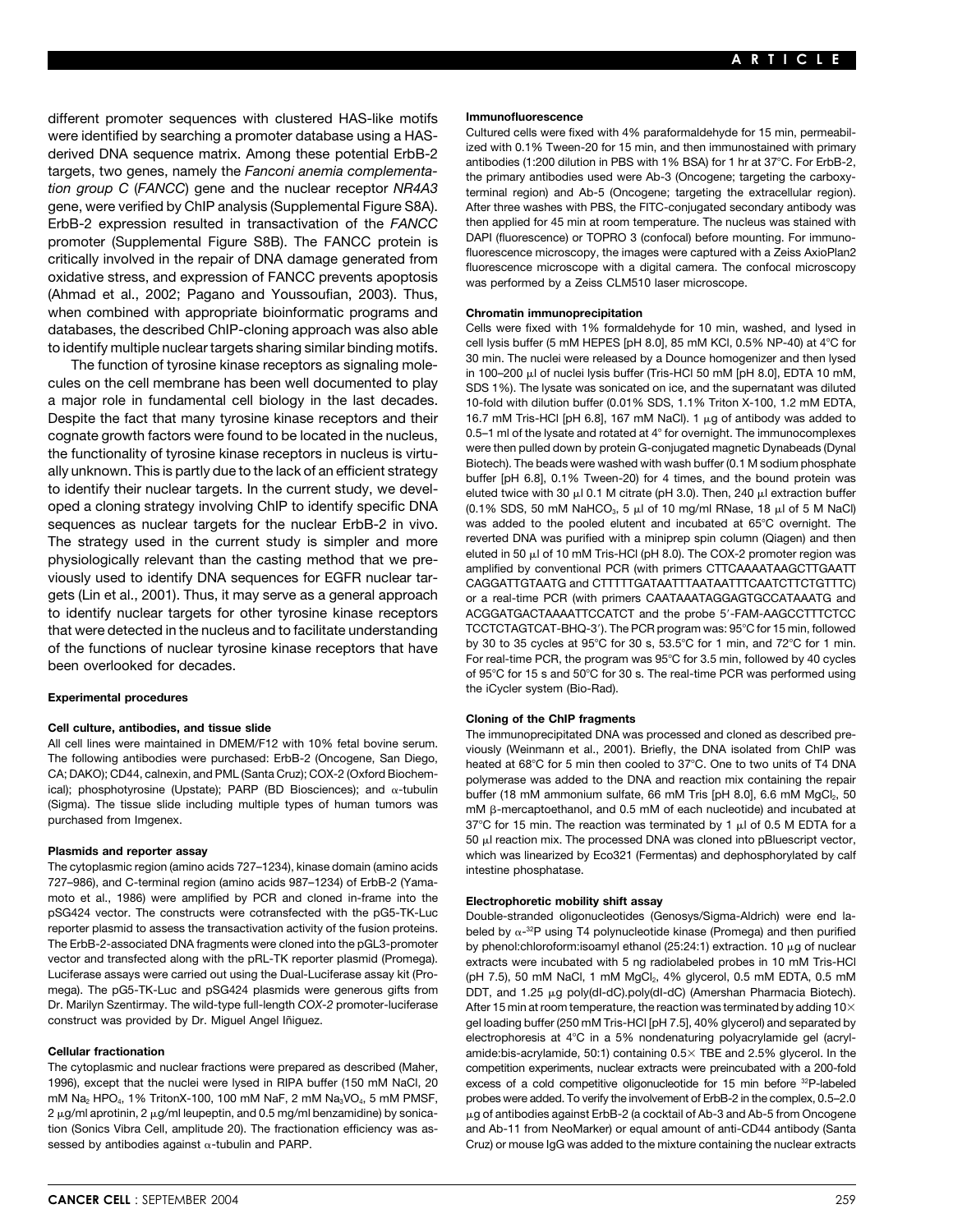and radiolabeled probes and incubated at room temperature or on ice for The cell number on the filter was scored under a fluorescence microscope an additional 10 min.  $\blacksquare$  The mode of an image processing software (alphaEaseFC;  $\alpha$  Innotech).

## **Oligonucleotide pull-down assay and are all assets a controlled assets a controlled and are a controlled assets a controlled and are a controlled and are all and are all and are all and are all and are all and are all and**

Precipitation of biotinylated oligonucleotide-associated proteins was performed as described previously (Hata et al., 2000). Double-stranded oligonu- The authors are grateful to Ralph Arlinghaus and Dihua Yu for their critical cleotide derived from the wild-type (5-ATAAACTTCAAATTTCAGTA-3) and reading of this manuscript. We also thank Mr. Cougar Hung for his early the mutant (5'-ATAAACTGACCCGGGAAGTA-3') HAS were used. The under-<br>lines indicate the 9-nucleotide difference between the wild-type and mutant CA99031-01 and R01 CA109311 (to M.-C.H.), the National Breast Cancer lines indicate the 9-nucleotide difference between the wild-type and mutant oligonucleotides. Foundation (NBCF) (to M.-C.H.), the Susan G. Komen Breast Cancer Founda-

ErbB-2 and COX-2 were detected by the immunoperoxidase staining National Institute of Health (CA 09299). method. Slides with fixed paraffin-embedded sections (5  $\mu$ m) were deparaffinized in serial grades of xylene followed by rehydration in sequentially increasing dilutions of ethanol following the standard procedure. Antigen retrieval was then performed using microwave heating in 10 M sodium citrate Received: May 8, 2004 buffer (pH 6.0) for 8 min (1000 W for 2 min, 200 W for 6 min), cool down at Revised: June 22, 2004 room temperature for 30 min, then washed twice by PBS. Slides were then Accepted: July 15, 2004 trypsinized by 0.05% trypsin (GIBCO-BRL) in PBS at room temperature for Published: September 20, 2004 15 min, then washed three times with PBS, 5 min each time. The endogenous peroxidase activity was blocked by incubation in 0.3% hydrogen peroxide **References** in methanol for 15 min at room temperature, followed by three 5 min washes in PBS. The slides were then blocked with rabbit serum (10% in PBS) in a<br>humid chamber at room temperature for 30 min. The serum was wiped out<br>from around the sections, and primary antibody, either the rabbit polyclonal<br>an polyclonal anti-ErbB-2 (DAKO, Cat. Number A0485; 1:300), was applied and Biol. Chem. 276, 44003-44011. incubated at 4° for overnight and then washed three times with PBS followed<br>by incubation with biotinylated secondary antibody (1:200) at room tempera-<br>ture for 1 hr. After three washes with PBS, the avidin-biotin-horserad peroxidase complex (1:100; Vector Laboratories) was applied and incubated Arteaga, C.L. (2003). ErbB-targeted therapeutic approaches in human canat room temperature for 1 hr in a humid chamber followed by three washes cer. Exp. Cell Res. *284*, 122–130. with PBS. Antibody detection was performed with the AEC chromogen<br>substrate kit (Vector Laboratories) for 5–10 min and then washed with several<br>changes of distilled water. The slides were counterstained with Mayer's<br>hemato

The cells were scraped, washed with filtered PBS, syringed to get singlecell suspension, spun down, and fixed in 0.4% glutaraldehyde in 0.1 M Carpenter, G. (2003). Nuclear localization and possible functions of receptor phosphate buffer (pH 7.4) for 1 hr at room temperature. After washing three tyrosine kinases. Curr. Opin. Cell Biol. 15, 143-148. times with PBS, cells were osmicated in 2% osmium tetroxide in PBS and dehydrated in ascending series of ethanol and sequentially infiltrated with<br>araldite:ethanol (1:1) for 2 hr, araldite:ethanol (4:1) overnight, araldite for 45<br>min at 45°C, araldite for 45 min at 55°C, and finally araldite 1.5–2 mm before polymerization at 60°C for 24 hr. Ultrathin sections of cells Clevenger, C.V. (2003). Nuclear localization and function of polypeptide were prepared with ultramicrotome (Reichert E), mounted on the copper ligands and their receptors: a new paradigm for hormaone specificity within grids, and treated with sodium metaperiodate for 30 min followed by 5% the m grids, and treated with sodium metaperiodate for 30 min followed by 5% normal goat serum treatment for 30 min, and then presaturated with mouse<br>
immunoglobulin before staining with the primary antibody against ErbB-2<br>
(Ab-5, Oncogene). They were then incubated for 45 min with 15 nm gold<br>
part ences) at 1:20 dilution. Sections were washed and stained with uranyl acetate Feng, Y., Venema, V.J., Venema, R.C., Tsai, N., and Caldwell, R.B. (1999). for 2 min and Reynolds's lead citrate for 1 min before examination in a Jeol VEGF induces nuclear translocation of Flk-1/KDR, endothelial nitric oxide 1200EX microscope. synthase, and caveolin-1 in vascular endothelial cells. Biochem. Biophys.

dows. The Pearson correlation coefficient (r) was used to compare the correlation between ErbB-2 and COX-2 immunostaining in tumor tissues. Two- Gately, S. (2000). The contributions of cyclooxygenase-2 to tumor angiogen-<br>sided t test was used to evaluate the statistical significance. A p value <0 was set as the criteria for statistical significance. Graus-Porta, D., Beerli, R.R., Daly, J.M., and Hynes, N.E. (1997). ErbB-2,

**Invasion assay Invasion assay** of lateral signaling. EMBO J. 16, 1647–1655.<br>The ability of cell invasion was examined as described previously (Tan et entermined according to the entermined ally provided in 24-well invasion chambers<br>ally Early Balt, E., Tang, X., Gwyn, K., Sahin, A., Wathen, K., and Sinicrope, F.A. (2002).<br>(BioCoat Transwell; Becton Dickinson Labware) coated with diluted matrigel Cyclooxygena filter was fixed with 3% glutaraldehyde in PBS and then stained with DAPI. Hata, A., Seoane, J., Lagna, G., Montalvo, E., Hemmati-Brivanlou, A., and

tion BCTR2000693 (to S.-C.W.), and the Cancer Center Supporting Grant **Immunohistochemistry** CA16672. H.-W.L. is a recipient of the Post-doctoral Fellowship from the

2-activated cytotoxic T-cells, epithelial tumor cell lines, and the testes. J.

Blagoev, B., Kratchmarova, I., Ong, S.E., Nielsen, M., Foster, L.J., and Mann, **Transmission electron microscopy** M. (2003). A proteomics strategy to elucidate functional protein-protein inter-<br>The cells were scraped washed with filtered PBS syringed to get single- actions applied to EGF signaling. N

Res. Commun. *256*, 192–197.

Statistical analysis<br>Statistic analyses were carried out using the SPSS 10.0 program for Win-<br>Discov. 2, 179–191.

the preferred heterodimerization partner of all ErbB receptors, is a mediator